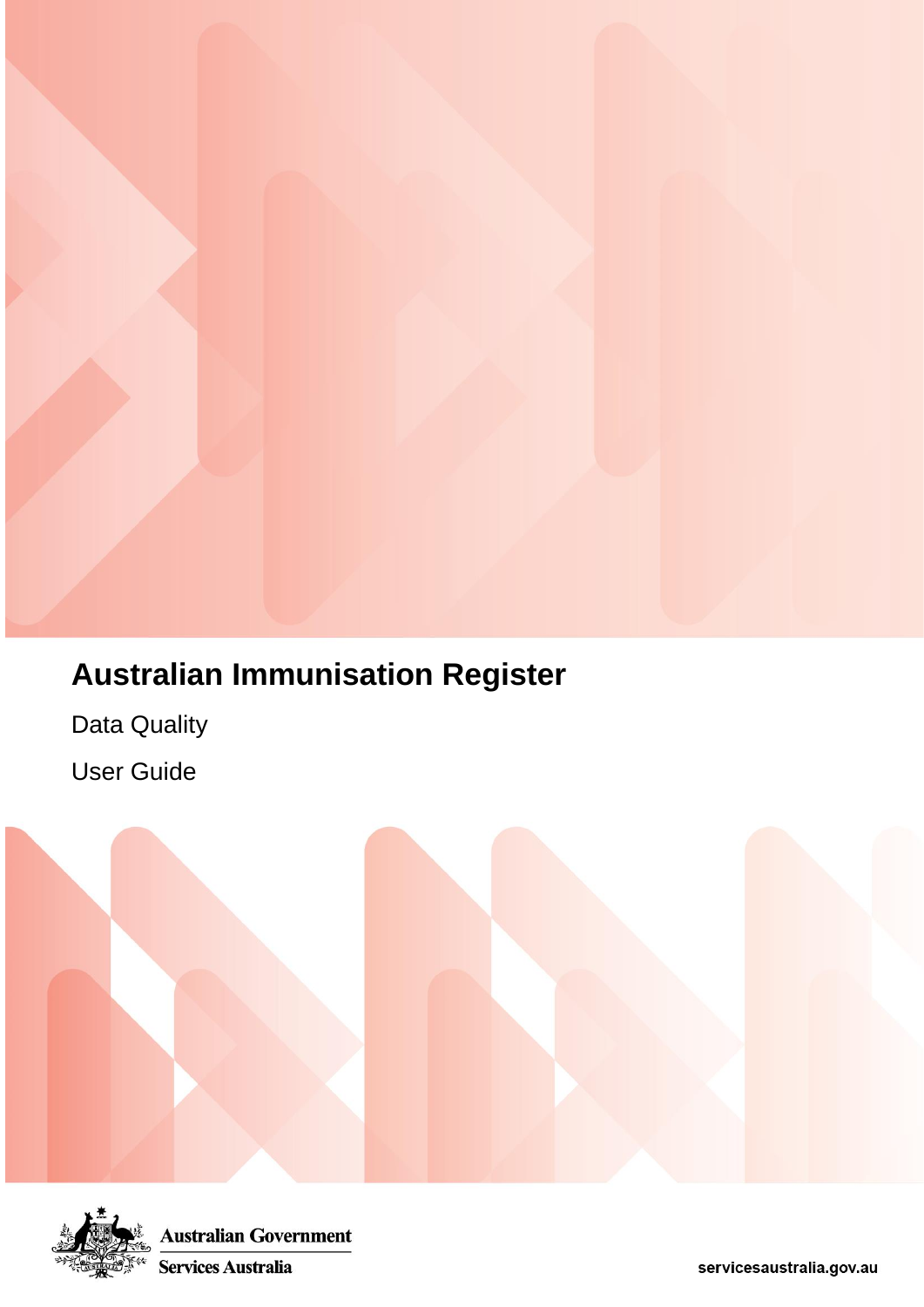### **Contents**

| 3. |  |
|----|--|
|    |  |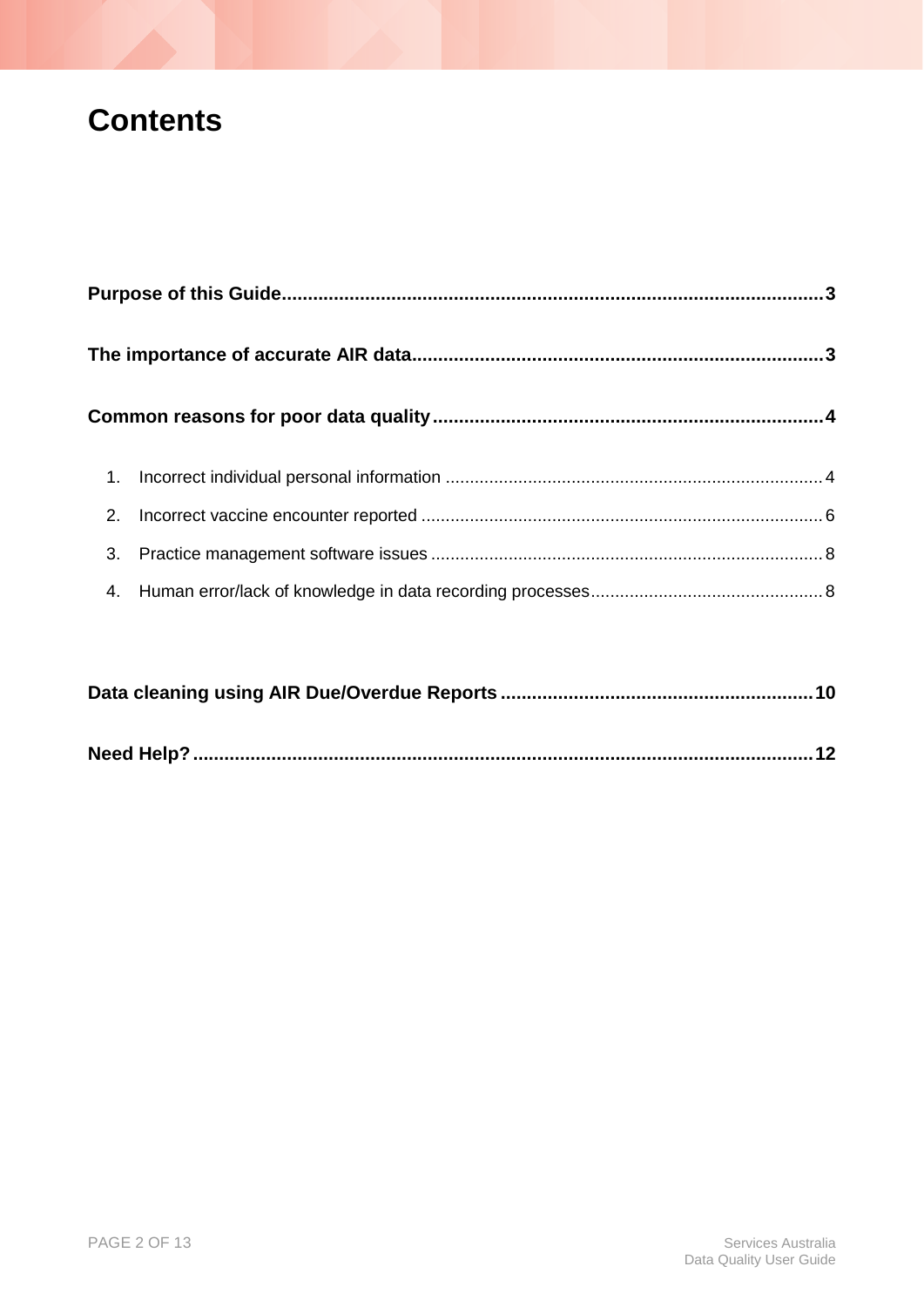### <span id="page-2-0"></span>**Purpose of this Guide**

The purpose of this document is to assist vaccination and information providers to ensure the data they submit to the Australian Immunisation Register (AIR) is accurate. Accurate information allows an individual's immunisation history to be updated without delay.

## <span id="page-2-1"></span>**The importance of accurate AIR data**

The AIR is a national register that records vaccinations given to people of all ages in Australia and provides access to vaccination data that supports the national management of preventable diseases. Data quality is fundamental to the effectiveness of the AIR. Individuals, vaccination providers and public health policy decision makers rely on AIR data for the following reasons:

#### **The individual**

- Family Tax Benefit Part A eligibility
- Child Care Subsidy eligibility
- Proof of vaccination for child care entry
- Proof of vaccination for school entry
- Proof of vaccination for employment
- Proof of vaccination for travel
- Accurate history for health and medical purposes

#### **The vaccination provider**

- Support clinical decision making
- Record of vaccines given
- Record of vaccines due
- Record of vaccines overdue
- Access to medical exemption information
- Access to natural immunity information
- Data used to identify due and overdue vaccines for population groups



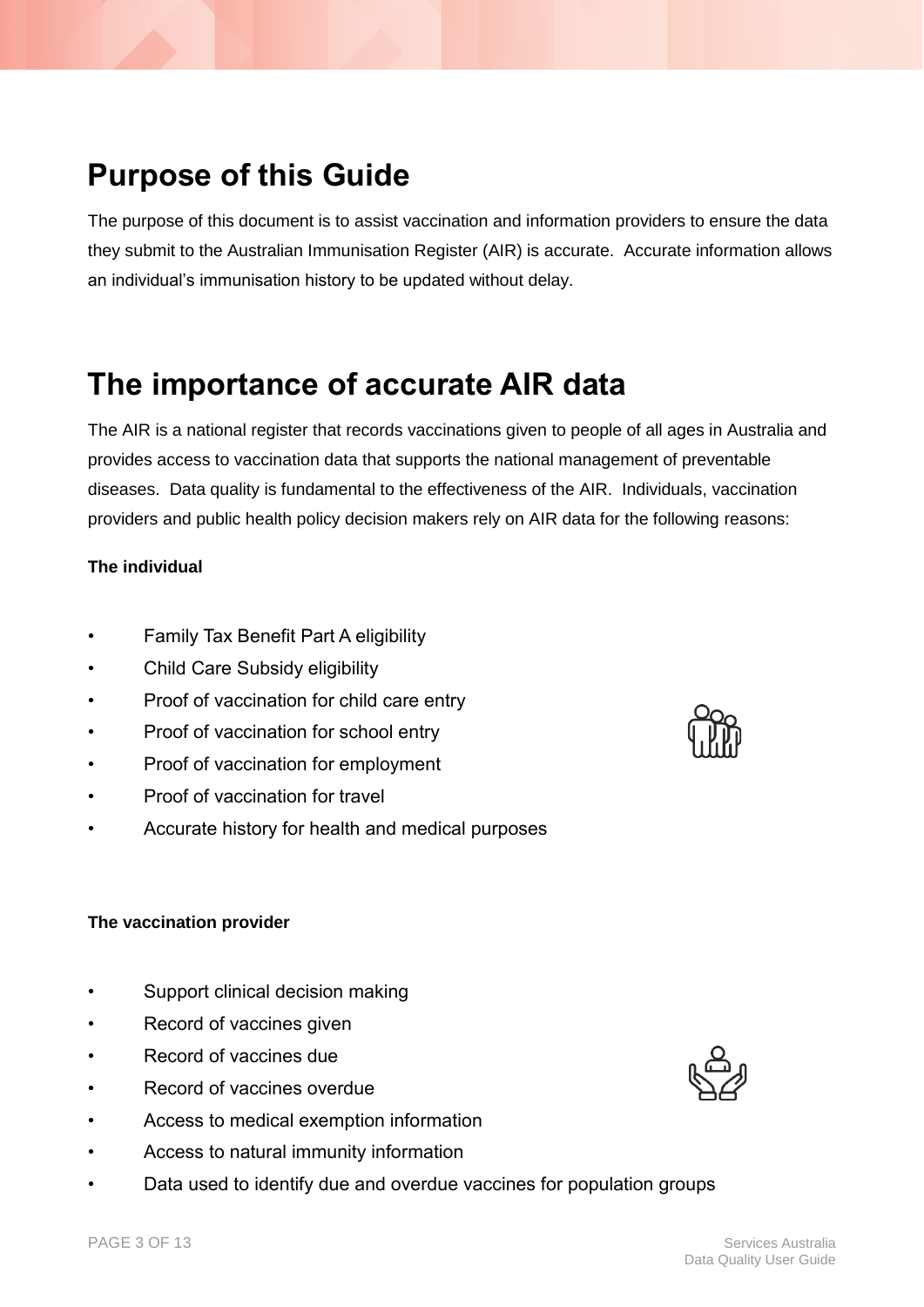#### **Public health policy**

- Measure population vaccination coverage rates
- Monitor effectiveness of vaccines
- Monitor effectiveness of vaccination programs
- Inform immunisation policy
- Inform immunisation research
- Identify geographical risks during disease outbreaks

### <span id="page-3-0"></span>**Common reasons for poor data quality**

AIR data quality issues can be broadly grouped into four categories:

- 1. Incorrect individual personal information
- 2. Incorrect vaccine encounters reported
- 3. Practice management software issues
- 4. Human error and lack of knowledge in data recording processes

#### <span id="page-3-1"></span>**1. Incorrect individual personal information**

When an encounter is reported to AIR, IT systems will search the AIR database for the individual using the personal information provided. AIR matching rules place the highest priority on an exact Medicare card number and Individual Reference Number (IRN).

If a match is unsuccessful, the record is isolated into a category known as 'pend'. Pend transactions are then assessed manually by AIR staff who take additional steps to identify the individual and locate their AIR record. This process delays the update of an individual's immunisation history. Common reasons why an individual cannot be matched to an AIR record:

- **Pend 80** Individual not identified
- **Pend 12** Invalid character in surname
- **Pend 17** Invalid character in address
- **Pend 24** Postcode/locality incompatible
- **Pend 50** Immunisation date prior to individuals date of birth
- **Pend 53** Date of immunisation after the end date recorded on individual's registration

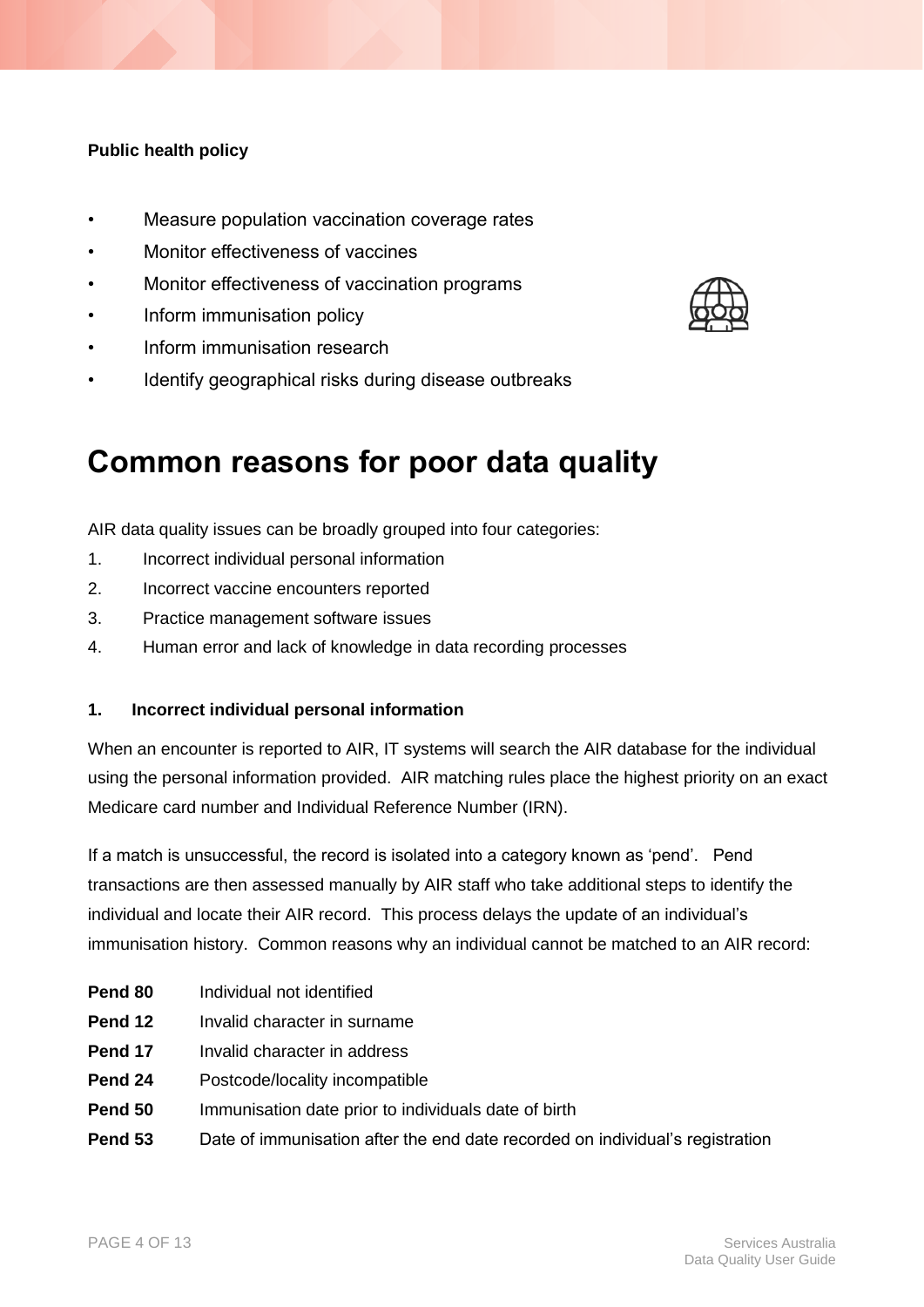#### **Ensuring correct personal information**

#### **Individual has Medicare enrolment**

- Where possible, obtain the individuals current Medicare card number
- Compare the details provided against those on the card including the Individual Reference number (IRN) and expiry date
- Pay careful attention to name spelling and use of hyphens and transmit individuals name **exactly** as recorded on their card
- Common name mismatches include:
	- a different first name provided to legal name/name listed on card, particularly individuals with Culturally and Linguistic Diverse (CALD) names providing an Anglo first name.
	- name order variations (middle name-first name-surname versus first name-middle name-surname), particularly with CALD names
	- surname of another family member provided instead of legal name, particularly with blended families
	- individuals with one name only
- Pay careful attention to dates of birth which often get transposed with the immunisation date
- Ensure the information matches the data held by Medicare **before** submitting an encounter to AIR. These details can be checked:
	- by health professionals (and their delegates) using the HPOS **Find a Patient** tool
	- by AIR providers by using the AIR Site **Identify Individual** tool
- If no HPOS or AIR site access available, contact the [Medicare provider line](https://www.servicesaustralia.gov.au/organisations/health-professionals/health-professionals-contact-information) to verbally confirm an individual's Medicare details (available when the vaccination is being submitted by a recognised Medicare provider)
- Encourage all individuals to ensure Medicare has current and correct address details recorded

#### **Individual does not have Medicare enrolment**

Not all individuals are enrolled for Medicare (for example overseas students and temporary visa holders etc.). However, vaccination data is still collected. Where possible, sight a copy of the individual's passport to confirm personal information and make every effort to ensure the data lodged with AIR is accurate (see steps above).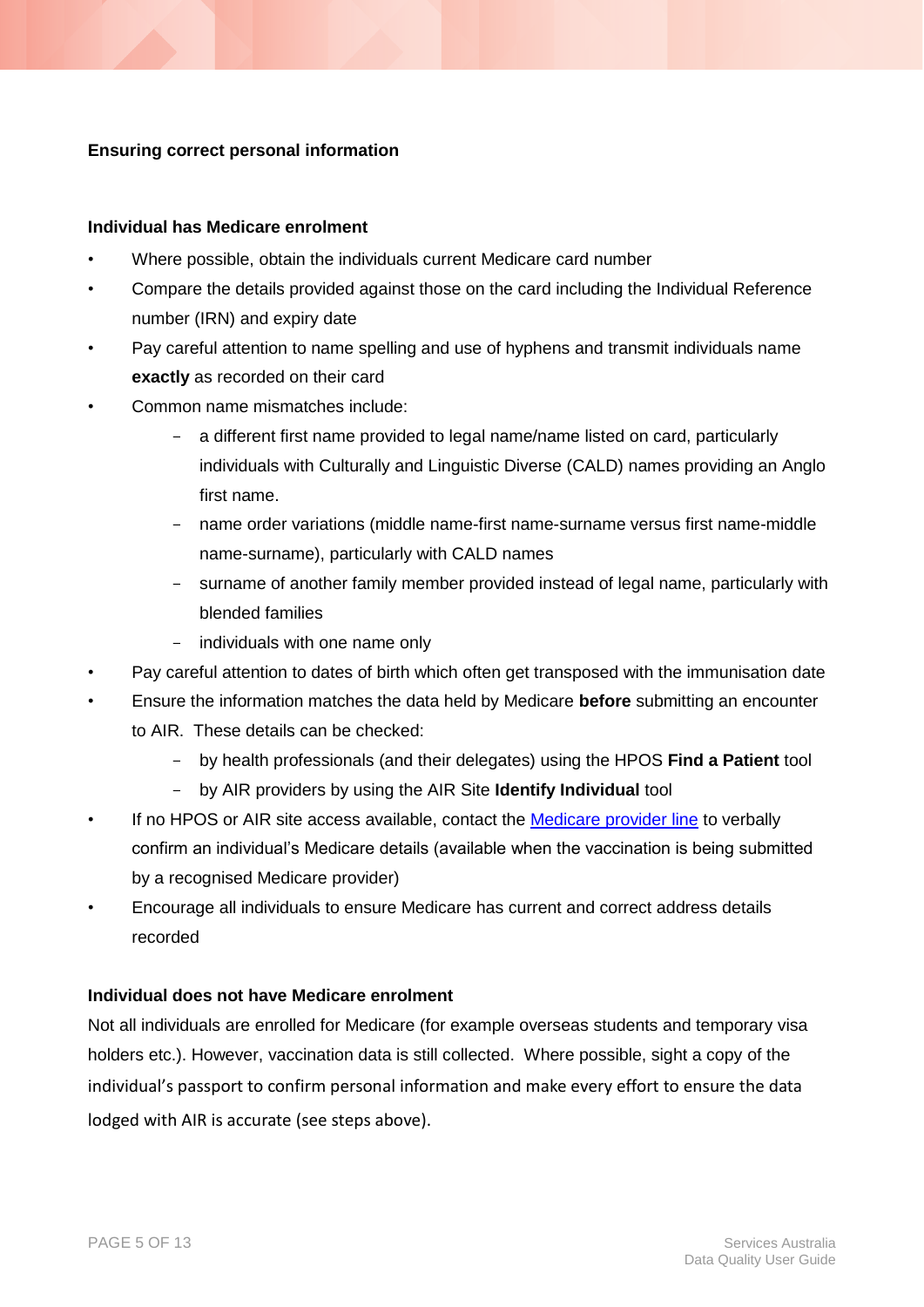#### **Newborns**

Immunisation data may be collected for newborns not yet enrolled onto a Medicare card. Encounters for as yet unnamed newborns should be lodged as 'baby of' as their first name and nominated surname eg. Baby of Smith. When the baby is named and added to a Medicare card, the AIR system will use the address details that were lodged on the encounter to match the baby to the correct Medicare card. It is important that the encounter is lodged with the same address as the parent/guardian's current address registered with Medicare to ensure correct matching.

For further information on newborn enrolments for Medicare refer to the [Services Australia website.](https://www.servicesaustralia.gov.au/individuals/subjects/how-enrol-and-get-started-medicare/enrolling-your-baby-medicare)

#### <span id="page-5-0"></span>**2. Incorrect vaccine encounter reported**

When an encounter is reported to AIR, IT systems will search the AIR business rules around vaccinations based on the National Immunisation Program schedule. If the encounter information provided does not meet the expected rules, the record is isolated into a category known as 'pend'. Pend transactions are then assessed by AIR staff who take additional steps to assess the vaccination encounter. This process delays the update of an individual's immunisation history record.

Common reasons why a vaccination may not meet the business rules:

**Pend 100** Antigen administered under the minimum required age **Pend 101** Period between doses of the same antigen is less than the minimum time required **Pend 102** Duplicate antigen dose reported by same provider **Pend 103** Duplicate antigen dose reported by a different provider **Pend 104** Administered with minimum time required between doses different provider **Pend 105** Dose greater than maximum allowable dose

Errors are commonly found in the **dose** information provided, for example:

- Prevenar 13 given at 12 months is either dose 3 or dose 4 depending on the number of previous doses given (Aboriginal and Torres Strait Islander children receive an additional dose at 6 months).
- Infanrix-IPV or Quadracel at 4 years is dose 5 (not dose 1) if the child has received 4 previous doses of a pertussis containing vaccine, usually as a combined vaccine at 2, 4, 6 and 18 months.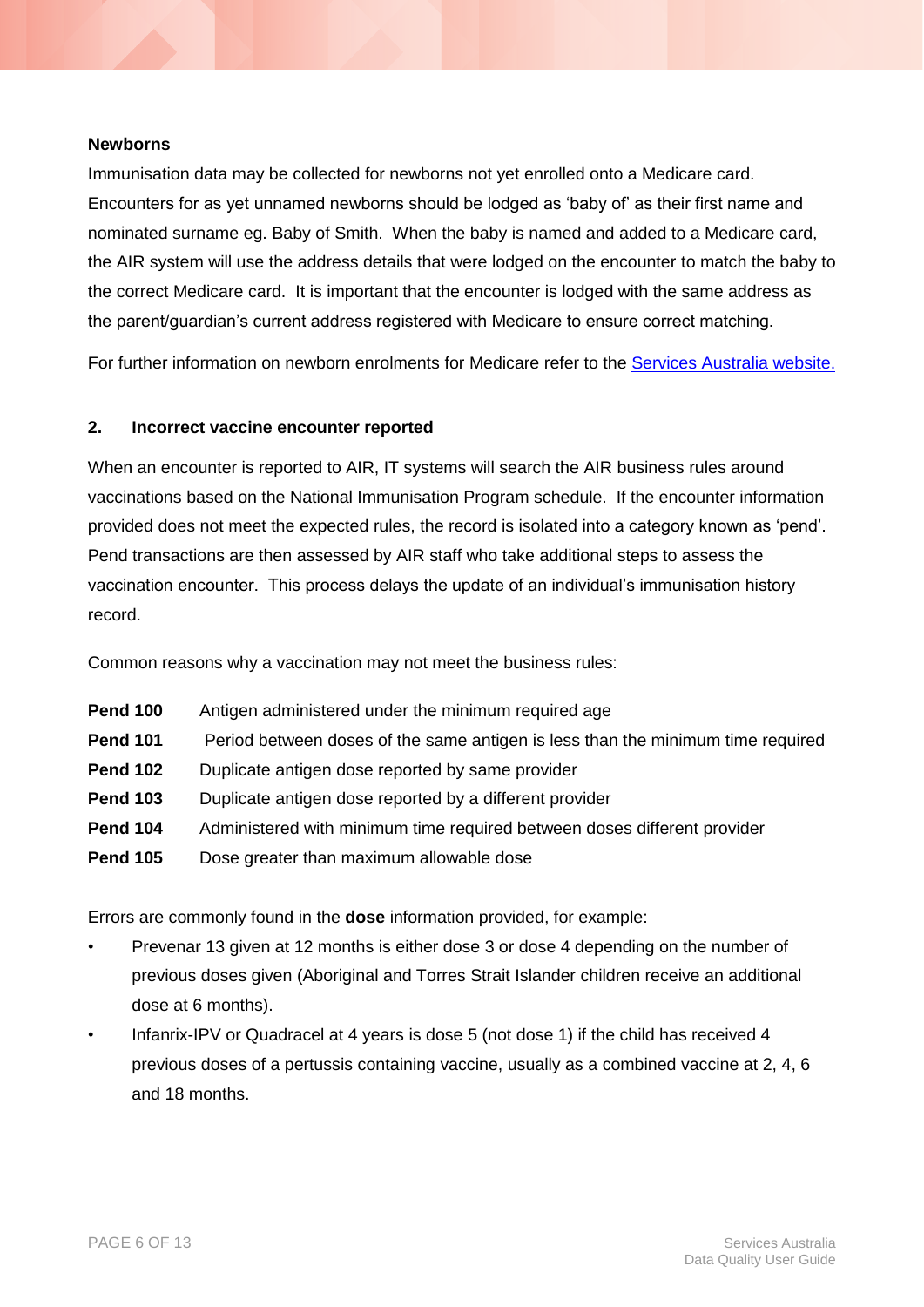Errors occur when a vaccination provider has **not confirmed the vaccination history** of a child prior to uploading an encounter, for example:

- Act-HIB at 18 months is dose 4 (not dose 1) if the child has received 3 previous doses, usually as a combined vaccine at 2, 4 and 6 months.
- Priorix Tetra or ProQuad at 18 months is dose 2 (not dose 1) if the child has received 1 previous dose, usually as MMR-II or Priorix at 12 months.

Errors are also found in the **timing** of vaccine information provided:

- Determining the minimal interval between vaccine doses will depend on the age of the person to be vaccinated and the interval since the last dose. Always check the recommendations in the minimum intervals tables in the [Australian Immunisation Handbook.](https://immunisationhandbook.health.gov.au/resources/handbook-tables/table-minimum-acceptable-dose-intervals-for-children)
- The scheduled interval between doses may be shorter or longer than the standard interval, and the number of doses needed may decrease with age at starting vaccination.
- If a child is on a catch up schedule or has a medical exemption/contraindication on record this may also affect dose interval timing.

#### **Ensuring accurate vaccination information**

- Use the vaccine brand name administered, rather than a vaccine with equivalent antigens
- Double-check the correct vaccine name is recorded (eg. Infanrix versus Infanrix Hexa)
- Double-check the administration dates entered are correct
- Check dose (sequence) number is correct, particularly if the individual has received vaccinations elsewhere
- Use the 'Record other vaccine' function within software or 'Other' on the AIR site when recording a vaccine not included on the NIP eg. travel vaccines such as Typhoid
- Enter immunisation history into an individual record as 'given elsewhere' or 'given by other provider' within software or 'Another provider performed this encounter in Australia or 'This encounter was performed overseas' on the AIR site. This will help with the correct dose numbers being recorded with subsequent vaccinations and avoid duplicate information being sent to AIR. Information recorded in your practice software as given elsewhere does not transmit to AIR.
- If encounter information has been incorrectly reported, the encounter can be 'edited' on the AIR site by the immunisation provider who provided the service (or by a delegate acting on behalf of the provider). If this immunisation is part of the NIP schedule, this needs to be done prior to the immunisation payment for that month being issued
- Send all vaccination encounters for all individuals to AIR (the only exception is QFever). Visit the [Australian QFever Register](https://www.qfever.org/) for further information.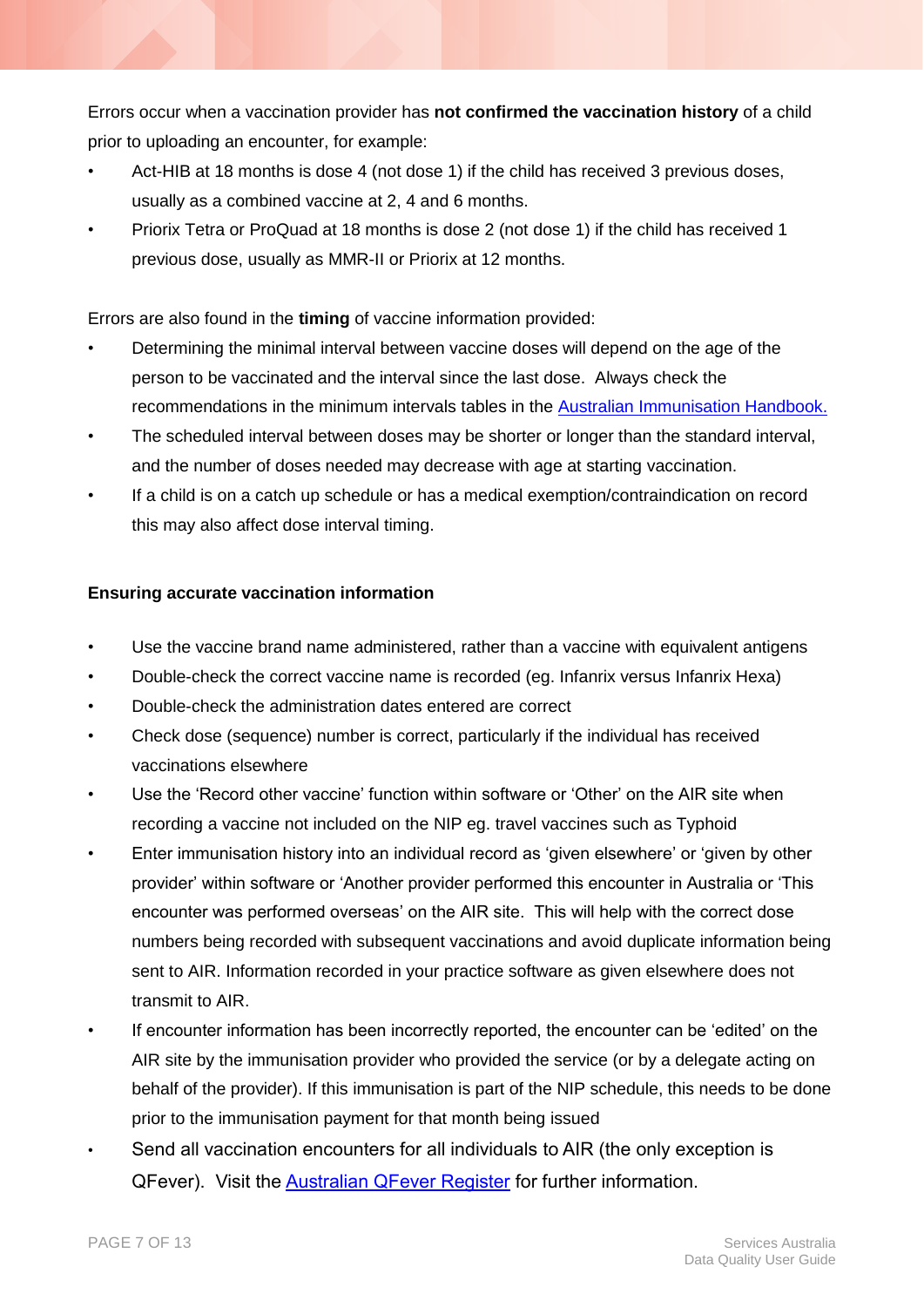#### <span id="page-7-0"></span>**3. Practice management software issues**

The accuracy of data entered onto PMS is critical in ensuring the successful transmission of data to AIR. It is recommended that vaccination providers:

- Ensure the latest version of their practice management software is being used to transmit AIR data - important software updates occur when new vaccines are approved for use in Australia and when the National Immunisation Program (NIP) Schedule is updated
- Check with their software developer if software updates are automatic or need to be implemented manually
- Review software release notes to check for immunisation updates
- Transmit immunisation details to the AIR once only, daily
- Use pre-populated (drop-down) options to complete immunisation data rather than free text
- PMS lists the vaccines by antigen. Select correct vaccine when recording encounter eg. Fluarix tetra or Priorix
- Send encounters or batches to AIR daily
- Check **sent items** or **report function** (if available) in your software to ensure encounters have transmitted successfully
- Correct failed encounters and re-send to AIR immediately
- Correct deleted encounters and re-send remaining records to AIR immediately

Issues with Practice Management Software should be directed to your software developer.

#### <span id="page-7-1"></span>**4. Human error/lack of knowledge in data recording processes**

Accurate data is the result of trained and proficient employees. However, there is still room for human error. In order to reduce the likelihood of inaccuracies, it is vital to implement quality control measures to ensure the integrity of AIR data. Ensure:

- Staff undertake the [AIR eLearning education modules](https://www.servicesaustralia.gov.au/organisations/health-professionals/subjects/air-education-vaccination-providers) available on the Services Australia website
- Procedures for reporting to AIR are documented in business operational manuals
- Ensure staff are familiar with the software products' functions and capabilities, including troubleshooting
- Ensure software User Guides are current and to hand (available within the Help function of the software program, from the software developer<sup>1</sup> or their website)

1

<sup>1</sup> Software Developers seeking more information can refer to the Services Australia Website: [https://www.servicesaustralia.gov.au/organisations/health-professionals/subjects/getting-started-software-developer-digital-health](https://www.servicesaustralia.gov.au/organisations/health-professionals/subjects/getting-started-software-developer-digital-health-and-aged-care-programs)[and-aged-care-programs](https://www.servicesaustralia.gov.au/organisations/health-professionals/subjects/getting-started-software-developer-digital-health-and-aged-care-programs)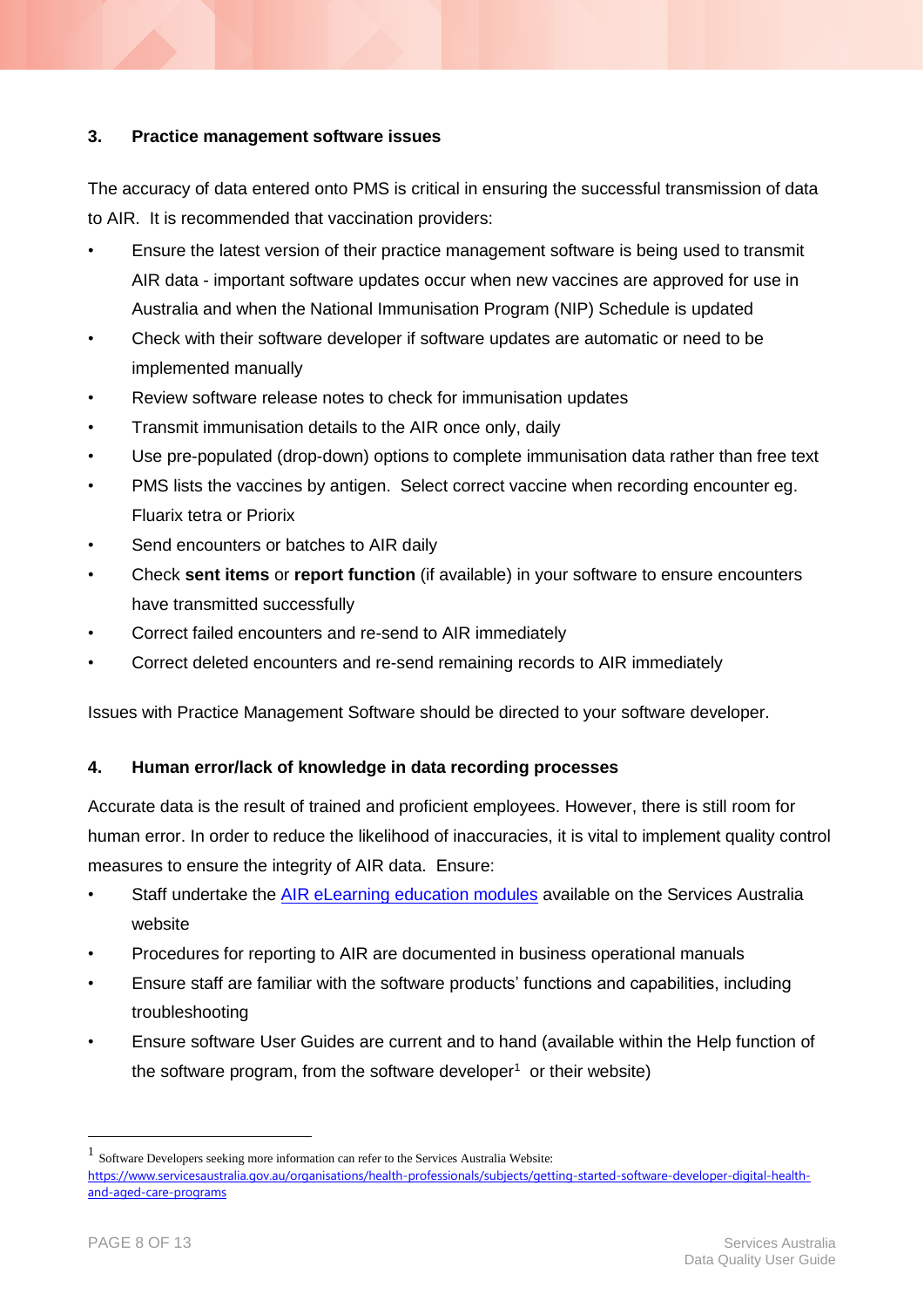- Ensure staff can access the AIR site and other [online resources:](https://www.servicesaustralia.gov.au/organisations/health-professionals/services/medicare/australian-immunisation-register-health-professionals/resources)
	- Services Australia [AIR webpages](https://www.servicesaustralia.gov.au/organisations/health-professionals/services/medicare/australian-immunisation-register-health-professionals)
	- Department of Health **Immunisation** pages
	- relevant state and territory immunisation schedules
	- [Due and Overdue Rules](https://www.servicesaustralia.gov.au/organisations/health-professionals/services/medicare/australian-immunisation-register-health-professionals/resources/national-due-and-overdue-rules-immunisation)
	- [Vaccine codes](https://www.servicesaustralia.gov.au/organisations/health-professionals/services/medicare/australian-immunisation-register-health-professionals/resources/air-vaccine-code-formats)
- A quality checking regime is in place (eg. second person verification of information or review of sent immunisation data checked against individual details)
- Use an *AIR Due/Overdue Report*, available from the AIR site, to clean data ie. highlight where a vaccine may have been given but has not been reported or is in a pend status and requires resolving
- <span id="page-8-0"></span>Staff have access to the **AIR Helpdesk** for assistance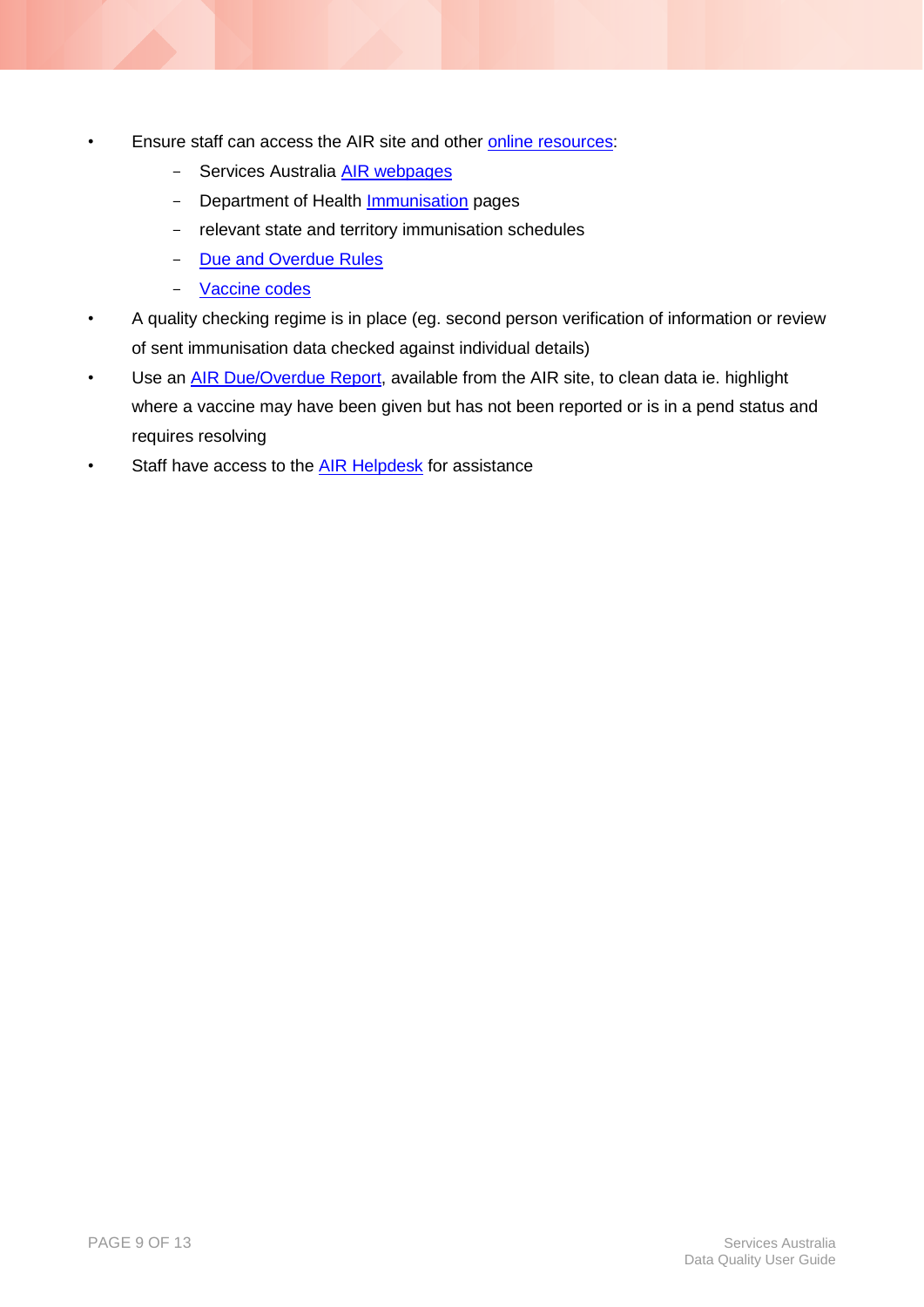### <span id="page-9-0"></span>**Data cleaning using AIR Due/Overdue Reports**

Immunisation providers can request a Due/Overdue Report from the AIR site and compare the results against practice records to identify individuals whose immunisation status requires further investigation. Access to the Due/Overdue Reports available is determined by provider type:

| <b>Report</b>                                                                    | <b>Available to provider type</b>                                                                                                                                                                                                                                                                                                                      | Who is included                                                                                                                                 |
|----------------------------------------------------------------------------------|--------------------------------------------------------------------------------------------------------------------------------------------------------------------------------------------------------------------------------------------------------------------------------------------------------------------------------------------------------|-------------------------------------------------------------------------------------------------------------------------------------------------|
| <b>AIR010A</b><br>Due/Overdue by<br><b>Practice Report</b>                       | <b>General Practitioners</b>                                                                                                                                                                                                                                                                                                                           | All due/overdue individuals<br>seen at the practice (based<br>on PIP ID) for a medical<br>consultation in a nominated<br>timeframe              |
| AIR011A<br>Due/Overdue by<br><b>Locality Report</b>                              | <b>General Practitioners</b><br><b>Medical Practices</b><br>Aboriginal Health Worker and<br><b>Services</b><br>Commercial<br><b>Community Health Centre</b><br><b>Community Nurse</b><br>Council<br><b>Flying Doctors</b><br><b>Primary Health Networks</b><br><b>Private and Public Hospitals</b><br><b>State and Territory Health</b><br>Departments | All due/overdue individuals<br>residing in the nominated<br>locality (based on<br>postcode).                                                    |
| <b>AIR011B</b><br>Due/Overdue by<br><b>Vaccination</b><br><b>Provider Report</b> | <b>General Practitioners</b><br><b>Medical Practices</b><br>Aboriginal Health Worker and<br><b>Services</b><br><b>Community Health Centre</b><br><b>Community Nurse</b><br>Council<br><b>Flying Doctors</b><br><b>Nurse Practitioners</b><br><b>Midwives</b><br>Pharmacies                                                                             | All due/overdue individuals<br>who have received an<br>immunisation by a<br>nominated provider<br>regardless of where they<br>currently reside. |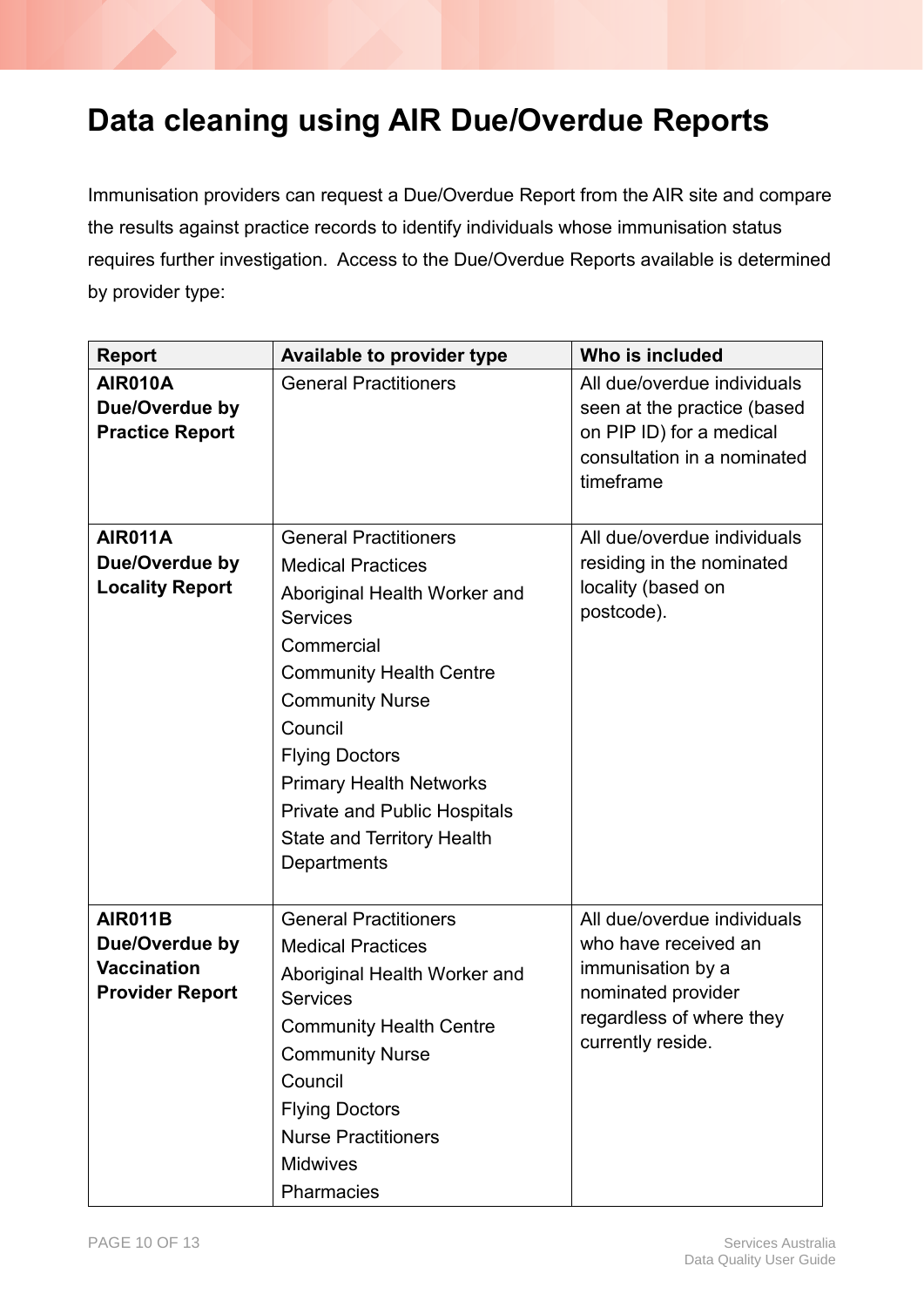|                                                                        | <b>Private and Public Hospitals</b><br><b>State and Territory Health</b><br>Departments |                                                                                                                                            |
|------------------------------------------------------------------------|-----------------------------------------------------------------------------------------|--------------------------------------------------------------------------------------------------------------------------------------------|
| <b>AIR021A</b><br>Due/Overdue<br>Report by<br><b>Medicare provider</b> | <b>General Practitioners</b><br><b>Nurse Practitioners</b><br><b>Midwives</b>           | All due/overdue individuals<br>seen by a provider at their<br>nominated location for a<br>medical consultation in a<br>nominated timeframe |

#### **Vaccination showing as overdue**

The Due/Overdue report shows that an individual was due or overdue for a vaccination. This report can be compared to practice records. If there is a discrepancy it needs to be determined whether the individual is truly overdue of whether there was an error in the recording or transmission of vaccination data to AIR. If there is an error the provider can edit the error within 30 days of the original submission or contact the AIR by HPOS messages or the AIR support team by telephone (see **Need Help** for contact details).

#### **Vaccine in pend status**

The Due/Overdue reports indicate those individuals that have a vaccination in 'pend' status and the reason for that pend.

Where it is determined that an individual has an error in their AIR records, the data should be corrected on the AIR site using **Update Encounter** where possible or by [contacting the AIR.](#page-11-0) Remediation is not possible within practice management software, however the individual's clinical notes should be updated to reflect any changes made to AIR.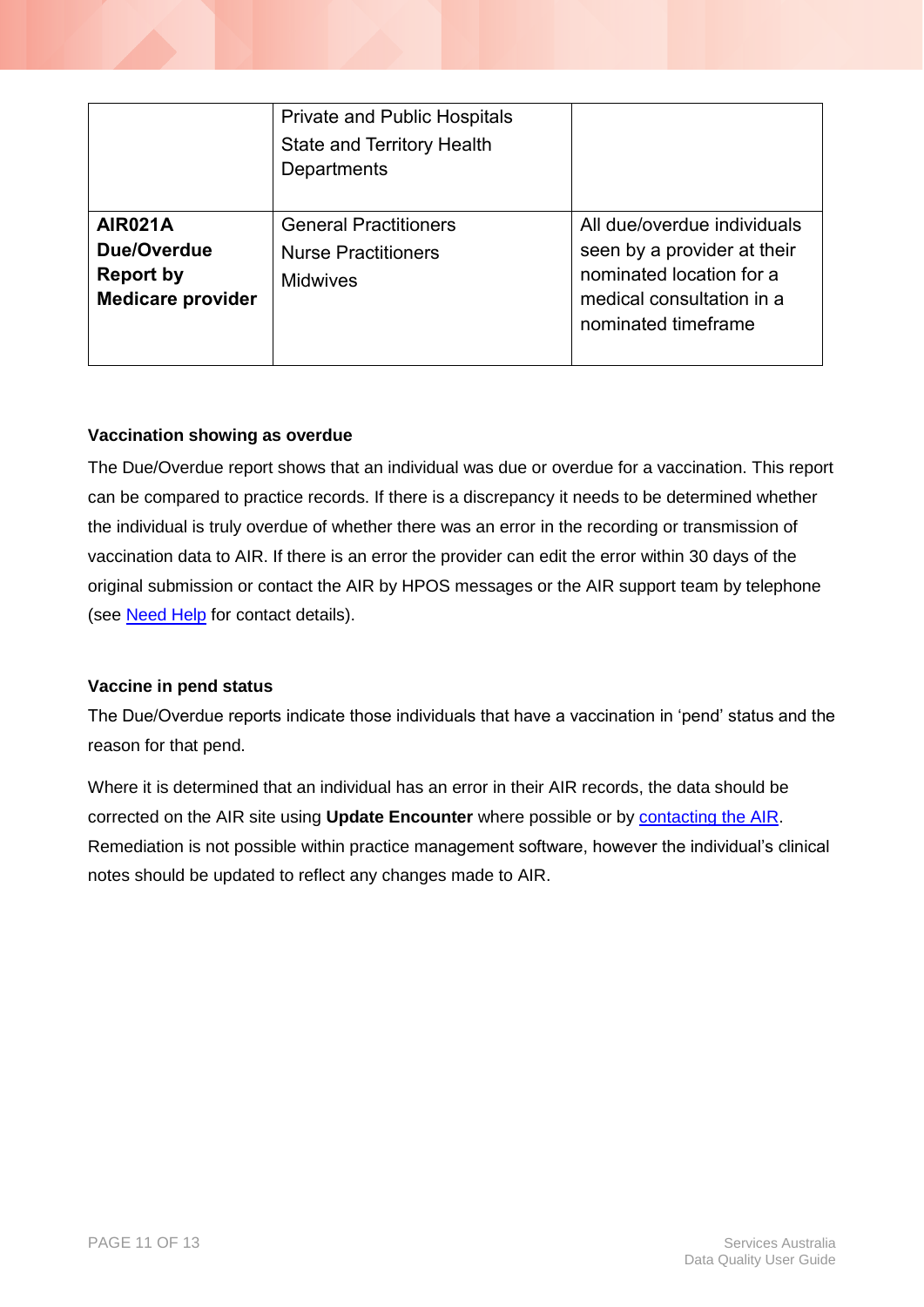## <span id="page-11-0"></span>**Need Help?**

For AIR general enquiries:



[air@servicesaustralia.gov.au](mailto:air@servicesaustralia.gov.au)



Free call **1800 653 809**

These services are available 8:00am to 5:00pm